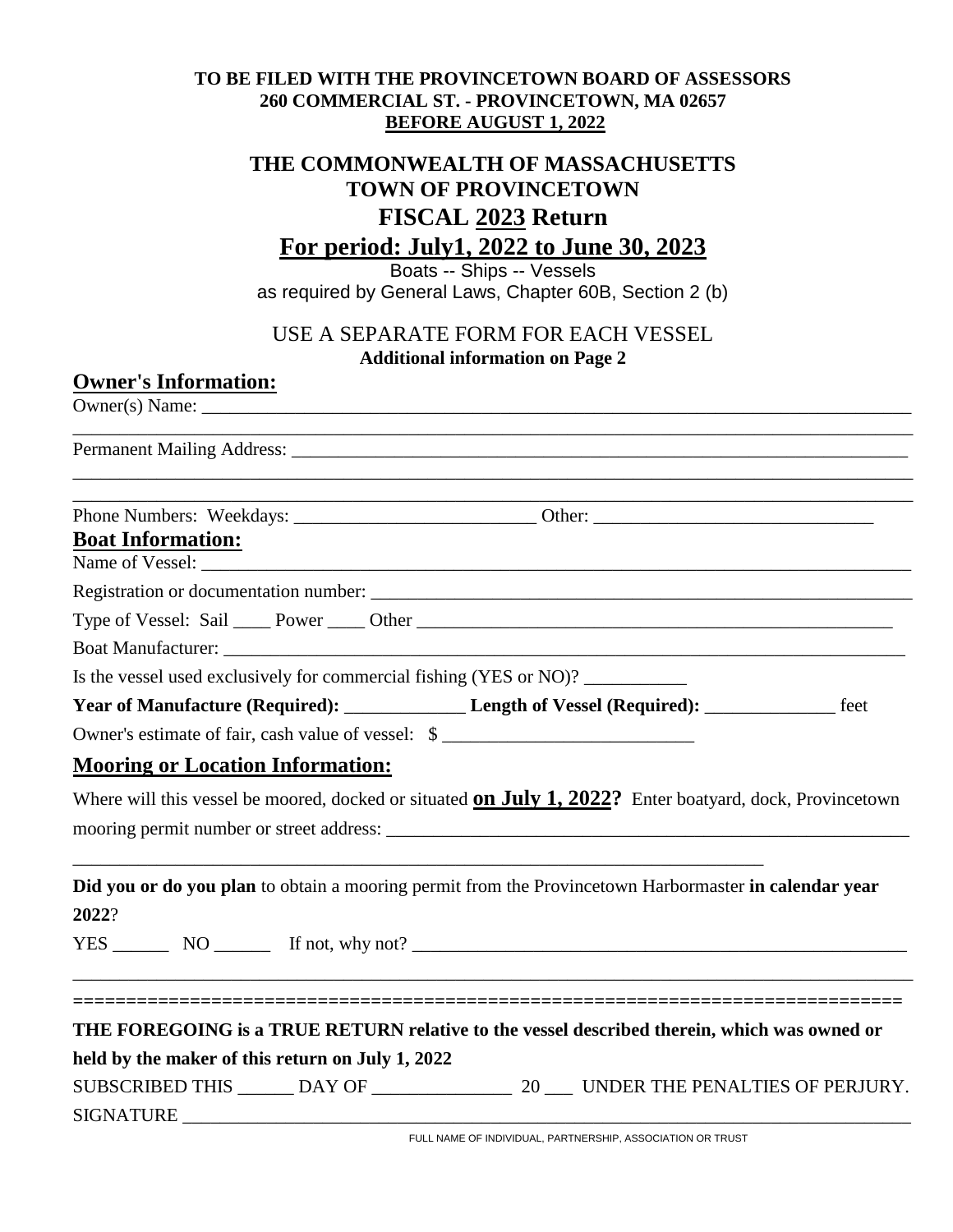## **BOAT TAX INFORMATION AND INSTRUCTIONS**

Vessels are taxable by the Town in one of two ways:

#### **1) Under Massachusetts General Law, Chapter 60B, Section 2**

(a) Except as hereinafter provided there shall be assessed and levied by each city and town in each fiscal year on every vessel, and its equipment, for the privilege of using the waterways of the commonwealth, an excise measured by the value thereof, as hereinafter defined and determined, at the rate of ten dollars per thousand of valuation.

(b) Any person who owns such a vessel on July first shall annually, on or before August first, make a return on oath to the assessors of the city or town where such vessel is habitually moored or docked, or in the case of a vessel which has no mooring or docking space, where said vessel is principally situated, setting forth the vessel's registration or documentation number, if any; an adequate description, as well as the owner's estimate of the fair cash value of said vessel, and any engine or motor used to propel said vessel, as of the next preceding July first; and the place of habitual mooring, or docking or other principal location of said vessel.

(c) For the purpose of computing the excise under this chapter the value of each said vessel, and its equipment, shall be deemed to be the fair cash value as determined by the assessors of each city and town, but not in excess of the following values:

### **LENGTH OF VESSEL\_\_\_\_\_\_\_\_\_\_\_\_\_\_\_\_ \_\_\_\_\_\_\_\_\_\_VALUATIONS OF VESSELS**\_\_\_\_\_\_\_\_\_\_\_\_\_\_\_\_\_\_\_ (Overall center line length, excluding bowsprits, (based on age of vessel) boomkins, and similar extensions) Under 4 years 4 thru 6 7 or more of age years of age years of age Under 16'.............................................................. no tax................................no tax ............................no tax 16', but less than 17.5'.......................................... \$1500................................no tax ............................no tax 17.5', but less than 20'............................................ 3000................................\$2000 ............................\$1500 20', but less than 22.5'............................................ 5000..................................3300 ..............................2500 22.5', but less than 25'............................................ 7500..................................5000 ..............................3800 25', but less than 27.5'.......................................... 10500..................................7000 ..............................5300 27.5', but less than 30'.......................................... 14000..................................9300 ..............................7000 30', but less than 35'............................................. 18500................................12300 ..............................9300 35', but less than 40'............................................. 24000................................16000 ............................12000 40', but less than 50'............................................. 31500................................21000 ............................15800 50', but less than 60'............................................. 41000................................27300 ............................20500 60' or over............................................................. 50000................................33000 ............................24800

#### **2) Under Massachusetts General Law, Chapter 59, Section 8**

Vessels that are:

- **owned by "...individuals or partnerships..."**;
- which are **"...documented and carrying papers..."**, and;
- which are **exclusively engaged in fishing**.

The owners of these vessels are required to "...annually, on or before April first..." file a return with the Assessors where they reside, providing the name of the vessel, how their interest in the vessel is apportioned among the owner(s), and the value of such interest(s). **The Assessors are authorized to assess a tax of one third of one percent upon such interest(s).** For example, if the boat is judged to be worth \$20,000, the Assessors can assess a tax of sixty-six dollars (\$20,000\*.01\*.33=\$66.00). This tax is usually, but not always, less than the tax under the regular boat excise.